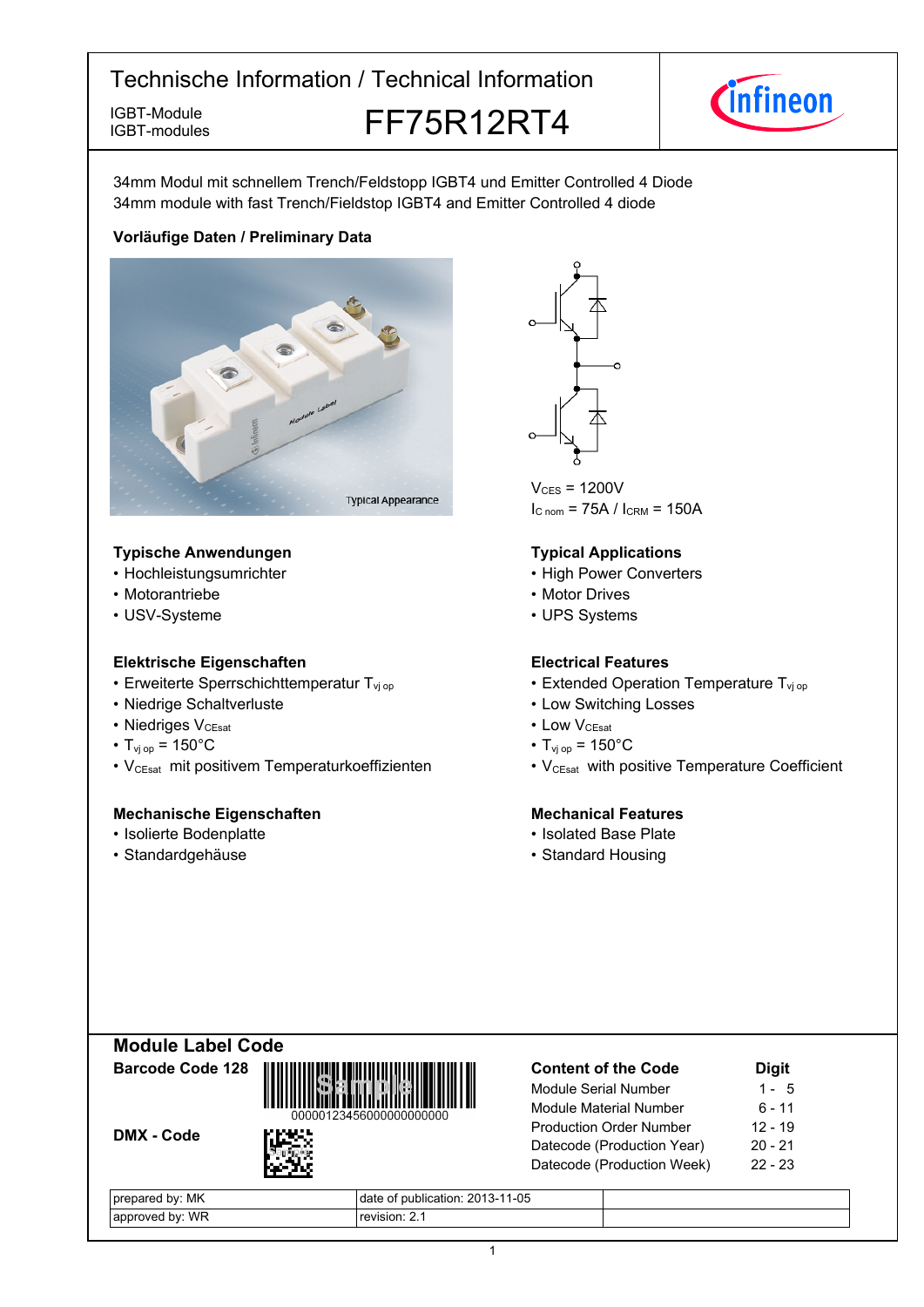IGBT-modules

IGBT-Module<br>IGBT-modules **FF75R12RT4** 



### **Vorläufige-Daten Preliminary-Data**

### **IGBT, Wechselrichter / IGBT, Inverter Höchstzulässige-Werte-/-Maximum-Rated-Values**

| Kollektor-Emitter-Sperrspannung<br>Collector-emitter voltage             | $T_{vi}$ = 25 $^{\circ}$ C                                 | V <sub>CES</sub>       | 1200    |   |
|--------------------------------------------------------------------------|------------------------------------------------------------|------------------------|---------|---|
| Kollektor-Dauergleichstrom<br>Continuous DC collector current            | $T_c = 100^{\circ}$ C, $T_{\text{Vj max}} = 175^{\circ}$ C | $C_{nom}$              | 75      | A |
| Periodischer Kollektor-Spitzenstrom<br>Repetitive peak collector current | $t_P = 1$ ms                                               | <b>CRM</b>             | 150     | A |
| Gesamt-Verlustleistung<br>Total power dissipation                        | $T_c = 25^{\circ}$ C, $T_{\text{vi max}} = 175^{\circ}$ C  | $P_{\text{tot}}$       | 395     | W |
| Gate-Emitter-Spitzenspannung<br>Gate-emitter peak voltage                |                                                            | <b>V<sub>GES</sub></b> | $+/-20$ |   |

| <b>Charakteristische Werte / Characteristic Values</b>                          |                                                                                                                                                                                               |                                                                                |                     | min. | typ.                  | max. |                |
|---------------------------------------------------------------------------------|-----------------------------------------------------------------------------------------------------------------------------------------------------------------------------------------------|--------------------------------------------------------------------------------|---------------------|------|-----------------------|------|----------------|
| Kollektor-Emitter-Sättigungsspannung<br>Collector-emitter saturation voltage    | $I_C$ = 75 A, $V_{GF}$ = 15 V<br>$I_C$ = 75 A, $V_{GE}$ = 15 V<br>$I_C$ = 75 A, $V_{GE}$ = 15 V                                                                                               | $T_{vi}$ = 25 $^{\circ}$ C<br>$T_{vi}$ = 125°C<br>$T_{vi}$ = 150 $^{\circ}$ C  | $V_{CE\ sat}$       |      | 1,85<br>2,15<br>2,25  | 2,15 | V<br>V<br>V    |
| Gate-Schwellenspannung<br>Gate threshold voltage                                | $I_c = 2,40$ mA, $V_{CE} = V_{GE}$ , $T_{vi} = 25^{\circ}$ C                                                                                                                                  |                                                                                | V <sub>GEth</sub>   | 5,2  | 5,8                   | 6,4  | V              |
| Gateladung<br>Gate charge                                                       | $V_{GE}$ = -15 V  +15 V                                                                                                                                                                       |                                                                                | $Q_{G}$             |      | 0,57                  |      | μC             |
| Interner Gatewiderstand<br>Internal gate resistor                               | $T_{vi}$ = 25°C                                                                                                                                                                               |                                                                                | $R_{\text{Gint}}$   |      | 10                    |      | Ω              |
| Eingangskapazität<br>Input capacitance                                          | f = 1 MHz, $T_{vi}$ = 25°C, $V_{CE}$ = 25 V, $V_{GE}$ = 0 V                                                                                                                                   |                                                                                | $C_{\text{ies}}$    |      | 4,30                  |      | nF             |
| Rückwirkungskapazität<br>Reverse transfer capacitance                           | f = 1 MHz, $T_{vi}$ = 25°C, $V_{CE}$ = 25 V, $V_{GE}$ = 0 V                                                                                                                                   |                                                                                | $C_{res}$           |      | 0,25                  |      | nF             |
| Kollektor-Emitter-Reststrom<br>Collector-emitter cut-off current                | $V_{CE}$ = 1200 V, $V_{GE}$ = 0 V, $T_{vj}$ = 25°C                                                                                                                                            |                                                                                | lc <sub>ES</sub>    |      |                       | 1,0  | mA             |
| Gate-Emitter-Reststrom<br>Gate-emitter leakage current                          | $V_{CE} = 0 V$ , $V_{GE} = 20 V$ , $T_{vi} = 25^{\circ}$ C                                                                                                                                    |                                                                                | $I_{\text{GES}}$    |      |                       | 100  | nA             |
| Einschaltverzögerungszeit, induktive Last<br>Turn-on delay time, inductive load | $I_{C}$ = 75 A, $V_{CE}$ = 600 V<br>$\rm V_{GF}$ = ±15 $\rm V$<br>$\mathsf{R}_{\mathsf{Gon}}$ = 2,2 $\Omega$                                                                                  | $T_{vi}$ = 25°C<br>$T_{vi}$ = 125°C<br>$T_{\rm vj} = 150^{\circ}$ C            | t <sub>d on</sub>   |      | 0,13<br>0, 15<br>0,15 |      | μs<br>μs<br>μs |
| Anstiegszeit, induktive Last<br>Rise time, inductive load                       | $I_{C}$ = 75 A, $V_{CF}$ = 600 V<br>$V_{GF}$ = ±15 V<br>$\mathsf{R}_{\mathsf{Gon}}$ = 2,2 $\Omega$                                                                                            | $T_{vi}$ = 25 $^{\circ}$ C<br>$T_{vi}$ = 125°C<br>$T_{vi}$ = 150 $^{\circ}$ C  | $t_{r}$             |      | 0,02<br>0,03<br>0,035 |      | μs<br>μs<br>μs |
| Abschaltverzögerungszeit, induktive Last<br>Turn-off delay time, inductive load | $I_C$ = 75 A, $V_{CE}$ = 600 V<br>$V_{GF}$ = $\pm 15$ $V$<br>$R_{Goff}$ = 2,2 $\Omega$                                                                                                        | $T_{vi}$ = 25 $^{\circ}$ C<br>$T_{vi}$ = 125°C<br>$T_{vi}$ = 150 $^{\circ}$ C  | $t_{d \text{ off}}$ |      | 0,30<br>0,38<br>0,40  |      | μs<br>μs<br>μs |
| Fallzeit, induktive Last<br>Fall time, inductive load                           | $I_C$ = 75 A, $V_{CE}$ = 600 V<br>$\rm V_{GE}$ = $\pm 15~\rm V$<br>$R_{Goff}$ = 2,2 $\Omega$                                                                                                  | $T_{vi}$ = 25 $^{\circ}$ C<br>$T_{vi}$ = 125°C<br>$T_{\rm vj} = 150^{\circ}$ C | $t_{\rm f}$         |      | 0.045<br>0,08<br>0,09 |      | μs<br>μs<br>μs |
| Einschaltverlustenergie pro Puls<br>Turn-on energy loss per pulse               | $I_C$ = 75 A, $V_{CE}$ = 600 V, L <sub>S</sub> = 30 nH<br>$V_{GE}$ = ±15 V, di/dt = 1900 A/µs (T <sub>vi</sub> = 150°C) T <sub>vi</sub> = 125°C<br>$\mathsf{R}_{\mathsf{Gon}}$ = 2,2 $\Omega$ | $T_{vi}$ = 25°C<br>$T_{vi}$ = 150 $^{\circ}$ C                                 | $E_{on}$            |      | 6.00<br>9.50<br>10,5  |      | mJ<br>mJ<br>mJ |
| Abschaltverlustenergie pro Puls<br>Turn-off energy loss per pulse               | $I_c$ = 75 A, $V_{CE}$ = 600 V, L <sub>s</sub> = 30 nH<br>$V_{GE}$ = ±15 V, du/dt = 3700 V/µs (T <sub>vj</sub> = 150°C)T <sub>vj</sub> = 125°C<br>$R_{Goff}$ = 2,2 $\Omega$                   | $T_{\rm vj}$ = 25°C<br>$T_{vi}$ = 150 $^{\circ}$ C                             | $E_{\text{off}}$    |      | 4.00<br>6,50<br>7,00  |      | mJ<br>mJ<br>mJ |
| Kurzschlußverhalten<br>SC data                                                  | $V_{GE}$ $\leq$ 15 V, V <sub>CC</sub> = 800 V<br>$V_{CEmax} = V_{CES} - L_{sCE} \cdot di/dt$                                                                                                  | $t_P \le 10 \text{ }\mu\text{s}, T_{\text{vi}} = 150^{\circ}\text{C}$          | <sub>sc</sub>       |      | 270                   |      | A              |
| Wärmewiderstand, Chip bis Gehäuse<br>Thermal resistance, junction to case       | pro IGBT / per IGBT                                                                                                                                                                           |                                                                                | $R_{thJC}$          |      |                       | 0,38 | K/W            |
| Wärmewiderstand, Gehäuse bis Kühlkörper<br>Thermal resistance, case to heatsink | pro IGBT / per IGBT<br>$\lambda_{\text{Paste}} = 1 \text{ W/(m·K)}$ /<br>$\lambda_{\text{grease}} = 1 \text{ W/(m·K)}$                                                                        |                                                                                | $R_{thCH}$          |      | 0,083                 |      | K/W            |
| Temperatur im Schaltbetrieb<br>Temperature under switching conditions           |                                                                                                                                                                                               |                                                                                | $T_{\text{vj op}}$  | -40  |                       | 150  | $^{\circ}$ C   |
|                                                                                 |                                                                                                                                                                                               |                                                                                |                     |      |                       |      |                |
| prepared by: MK<br>approved by: WR                                              | date of publication: 2013-11-05<br>revision: 2.1                                                                                                                                              |                                                                                |                     |      |                       |      |                |
|                                                                                 |                                                                                                                                                                                               |                                                                                |                     |      |                       |      |                |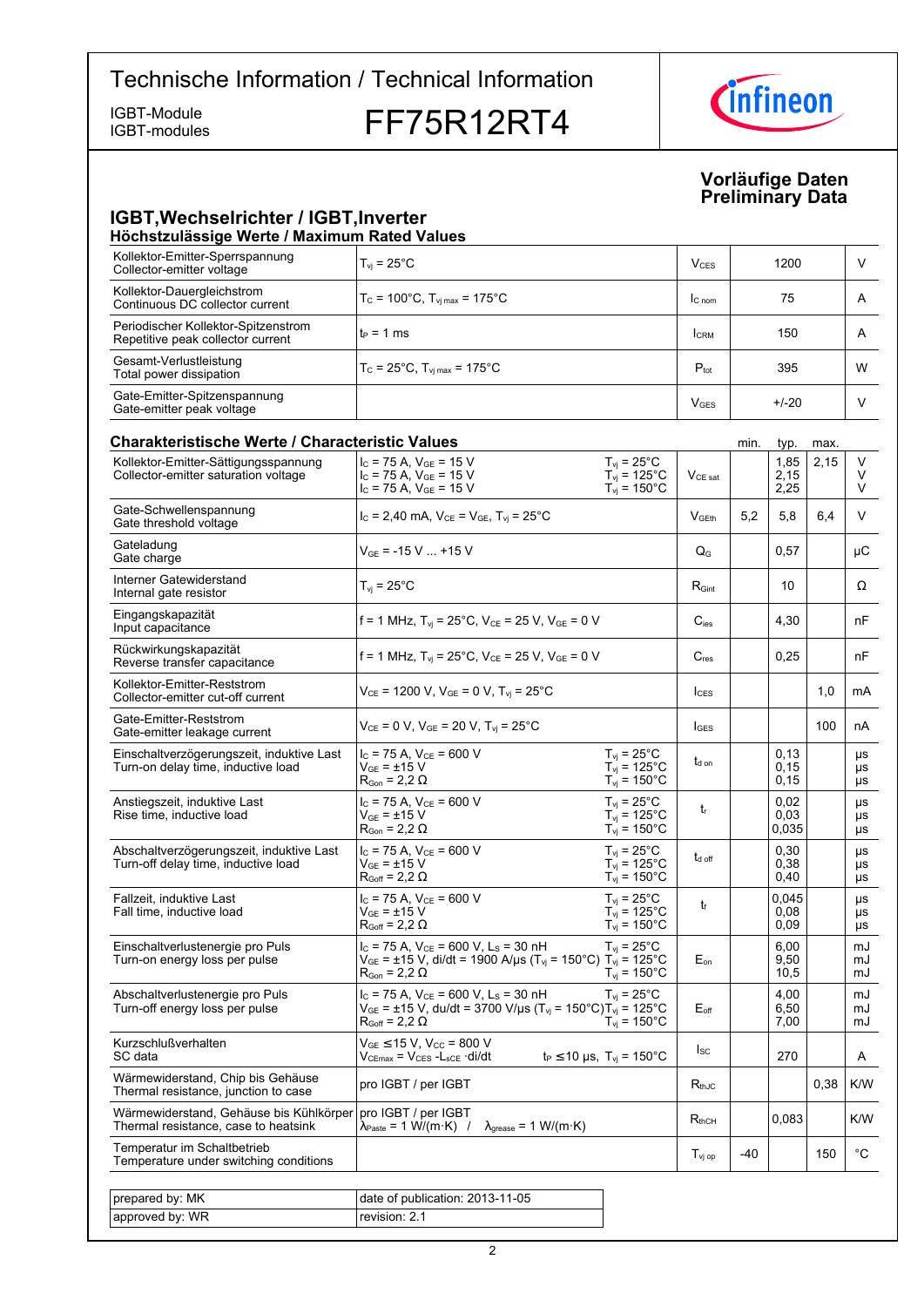IGBT-modules

IGBT-Module<br>IGBT-modules **FF75R12RT4** 



### **Vorläufige-Daten Preliminary-Data**

### **Diode,-Wechselrichter-/-Diode,-Inverter Höchstzulässige-Werte-/-Maximum-Rated-Values**

| Periodische Spitzensperrspannung<br>Repetitive peak reverse voltage | $T_{\rm vi}$ = 25 $^{\circ}$ C                                                                                                        | <b>V</b> <sub>RRM</sub> | 1200         |                  |
|---------------------------------------------------------------------|---------------------------------------------------------------------------------------------------------------------------------------|-------------------------|--------------|------------------|
| Dauergleichstrom<br>Continuous DC forward current                   |                                                                                                                                       | I۴                      | 75           |                  |
| Periodischer Spitzenstrom<br>Repetitive peak forward current        | l t∍ = 1 ms                                                                                                                           | <b>FRM</b>              | 150          |                  |
| Grenzlastintegral<br>$l2t$ - value                                  | $V_R = 0$ V, t <sub>P</sub> = 10 ms, T <sub>vj</sub> = 125°C<br>V <sub>R</sub> = 0 V, t <sub>P</sub> = 10 ms, T <sub>vj</sub> = 150°C | $12$ t                  | 1200<br>1100 | $A^2S$<br>$A^2S$ |

### **Charakteristische Werte / Characteristic**

| <b>Charakteristische Werte / Characteristic Values</b>                          |                                                                                                                       |                                                                                |                              | min.  | typ.                 | max. |                |
|---------------------------------------------------------------------------------|-----------------------------------------------------------------------------------------------------------------------|--------------------------------------------------------------------------------|------------------------------|-------|----------------------|------|----------------|
| Durchlassspannung<br>Forward voltage                                            | $I_F$ = 75 A, $V_{GF}$ = 0 V<br>$I_F$ = 75 A. $V_{GF}$ = 0 V<br>$I_F$ = 75 A. $V_{GE}$ = 0 V                          | $T_{\rm vi}$ = 25°C<br>$T_{\rm vi}$ = 125°C<br>$T_{\rm vi}$ = 150 $^{\circ}$ C | $V_F$                        |       | 1,70<br>1,65<br>1,65 | 2,15 | $\vee$         |
| Rückstromspitze<br>Peak reverse recovery current                                | $I_F$ = 75 A, - di $_F/dt$ = 1900 A/ $\mu$ s (T <sub>vi</sub> =150°C)<br>$V_R = 600 V$<br>$V_{GF}$ = -15 V            | $T_{vi}$ = 25°C<br>$T_{\rm vi}$ = 125°C<br>$T_{\rm vi}$ = 150°C.               | <b>RM</b>                    |       | 60,0<br>65,0<br>70,0 |      | A<br>A<br>A    |
| Sperrverzögerungsladung<br>Recovered charge                                     | $I_F$ = 75 A, - di $_F/dt$ = 1900 A/ $\mu$ s (T <sub>vi</sub> =150°C)<br>$V_{\rm B}$ = 600 V<br>$V_{GF}$ = -15 V      | $T_{\text{vi}}$ = 25 $^{\circ}$ C<br>$T_{vi}$ = 125°C<br>$T_{\rm vi}$ = 150°C. | Q,                           |       | 7,50<br>13,0<br>15,0 |      | μC<br>μC<br>μC |
| Abschaltenergie pro Puls<br>Reverse recovery energy                             | $I_F$ = 75 A, - di <sub>F</sub> /dt = 1900 A/us (T <sub>vi</sub> =150°C)<br>$V_R$ = 600 V<br>$V_{GF}$ = -15 V         | $T_{vi}$ = 25 $^{\circ}$ C<br>$T_{vi}$ = 125°C<br>$T_{vi}$ = 150 $^{\circ}$ C  | $E_{rec}$                    |       | 3,00<br>4,50<br>5,00 |      | mJ<br>mJ<br>mJ |
| Wärmewiderstand, Chip bis Gehäuse<br>Thermal resistance, junction to case       | pro Diode / per diode                                                                                                 |                                                                                | $R_{thJC}$                   |       |                      | 0.58 | K/W            |
| Wärmewiderstand, Gehäuse bis Kühlkörper<br>Thermal resistance, case to heatsink | pro Diode / per diode<br>$\lambda_{\text{Paste}} = 1 \text{ W/(m·K)}$ / $\lambda_{\text{grease}} = 1 \text{ W/(m·K)}$ |                                                                                | $R_{thCH}$                   |       | 0,125                |      | K/W            |
| Temperatur im Schaltbetrieb<br>Temperature under switching conditions           |                                                                                                                       |                                                                                | $\mathsf{T}_\mathsf{vi\ op}$ | $-40$ |                      | 150  | °C             |

| prepared by: MK | date of publication: 2013-11-05 |
|-----------------|---------------------------------|
| approved by: WR | revision: 2.1                   |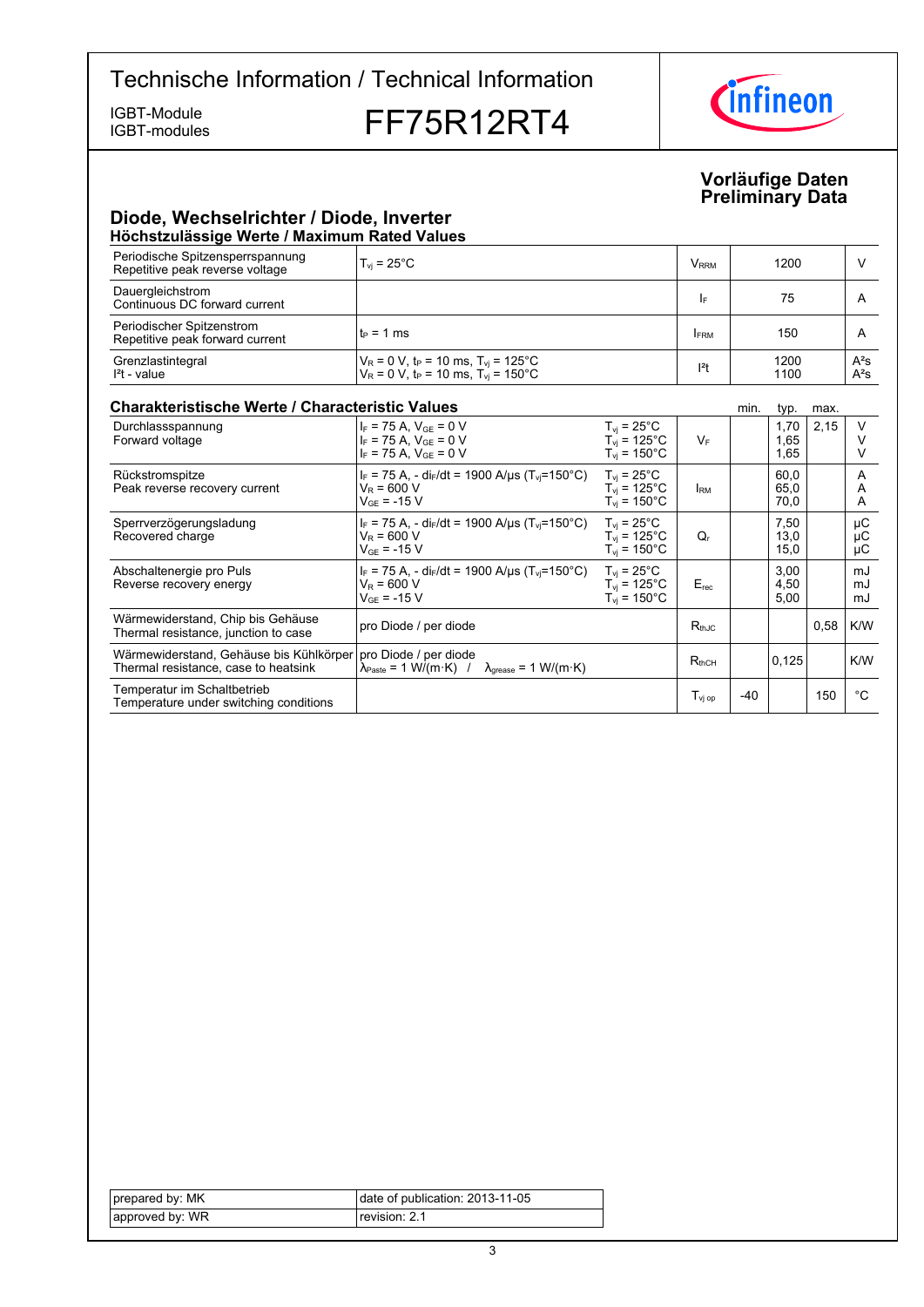IGBT-modules

IGBT-Module<br>IGBT-modules **FF75R12RT4** 



### **Vorläufige-Daten Preliminary-Data**

| <b>Modul / Module</b>                                                                     |                                                                                                                                                |                  |       |                          |      |               |
|-------------------------------------------------------------------------------------------|------------------------------------------------------------------------------------------------------------------------------------------------|------------------|-------|--------------------------|------|---------------|
| Isolations-Prüfspannung<br>Isolation test voltage                                         | RMS, $f = 50$ Hz, $t = 1$ min.                                                                                                                 | <b>VISOL</b>     |       | 4,0                      |      | kV            |
| Material Modulgrundplatte<br>Material of module baseplate                                 |                                                                                                                                                |                  |       | Cu                       |      |               |
| Innere Isolation<br>Internal isolation                                                    | Basisisolierung (Schutzklasse 1, EN61140)<br>basic insulation (class 1, IEC 61140)                                                             |                  |       | $Al_2O_3$                |      |               |
| Kriechstrecke<br>Creepage distance                                                        | Kontakt - Kühlkörper / terminal to heatsink<br>Kontakt - Kontakt / terminal to terminal                                                        |                  |       | 17,0<br>20,0             |      | mm            |
| Luftstrecke<br>Clearance                                                                  | Kontakt - Kühlkörper / terminal to heatsink<br>Kontakt - Kontakt / terminal to terminal                                                        |                  |       | 17,0<br>9,5              |      | <sub>mm</sub> |
| Vergleichszahl der Kriechwegbildung<br>Comperative tracking index                         |                                                                                                                                                | CTI              |       | > 200                    |      |               |
|                                                                                           |                                                                                                                                                |                  | min.  | typ.                     | max. |               |
| Wärmewiderstand, Gehäuse bis Kühlkörper<br>Thermal resistance, case to heatsink           | pro Modul / per module<br>$\lambda_{\text{Paste}} = 1 \text{ W/(m} \cdot \text{K)} / \lambda_{\text{grease}} = 1 \text{ W/(m} \cdot \text{K)}$ | $R_{thCH}$       |       | 0.05                     |      | K/W           |
| Modulstreuinduktivität<br>Stray inductance module                                         |                                                                                                                                                | $L_{\text{SCF}}$ |       | 30                       |      | nH            |
| Modulleitungswiderstand, Anschlüsse -<br>Chip<br>Module lead resistance, terminals - chip | $T_c = 25^{\circ}$ C, pro Schalter / per switch                                                                                                | $R_{CC' + FF'}$  |       | 0.65                     |      | $m\Omega$     |
| Lagertemperatur<br>Storage temperature                                                    |                                                                                                                                                | $T_{\text{stq}}$ | $-40$ |                          | 125  | °C            |
| Anzugsdrehmoment f. Modulmontage<br>Mounting torque for modul mounting                    | Schraube M6 - Montage gem. gültiger Applikationsschrift<br>Screw M6 - Mounting according to valid application note                             | M                | 3,00  | $\overline{\phantom{a}}$ | 5,00 | Nm            |
| Anzugsdrehmoment f. elektr. Anschlüsse<br>Terminal connection torque                      | Schraube M5 - Montage gem. gültiger Applikationsschrift<br>Screw M5 - Mounting according to valid application note                             | M                | 2,5   | $\overline{a}$           | 5,0  | Nm            |
| Gewicht<br>Weight                                                                         |                                                                                                                                                | G                |       | 160                      |      | g             |

Power Cycling Zuverlässigkeit bei Tvjop=125°C:

- entspricht gültiger Spezifikation für Standard Module bei Tvjmax=125°C; 300.000 Zyklen @ dTj=50K

Power Cycling Capability at Tvjop=125°C:

- according to valid specification for standard modules at Tvjmax=125°C; 300.000 cycles @ dTj=50K

| prepared by: MK | date of publication: 2013-11-05 |
|-----------------|---------------------------------|
| approved by: WR | revision: 2.1                   |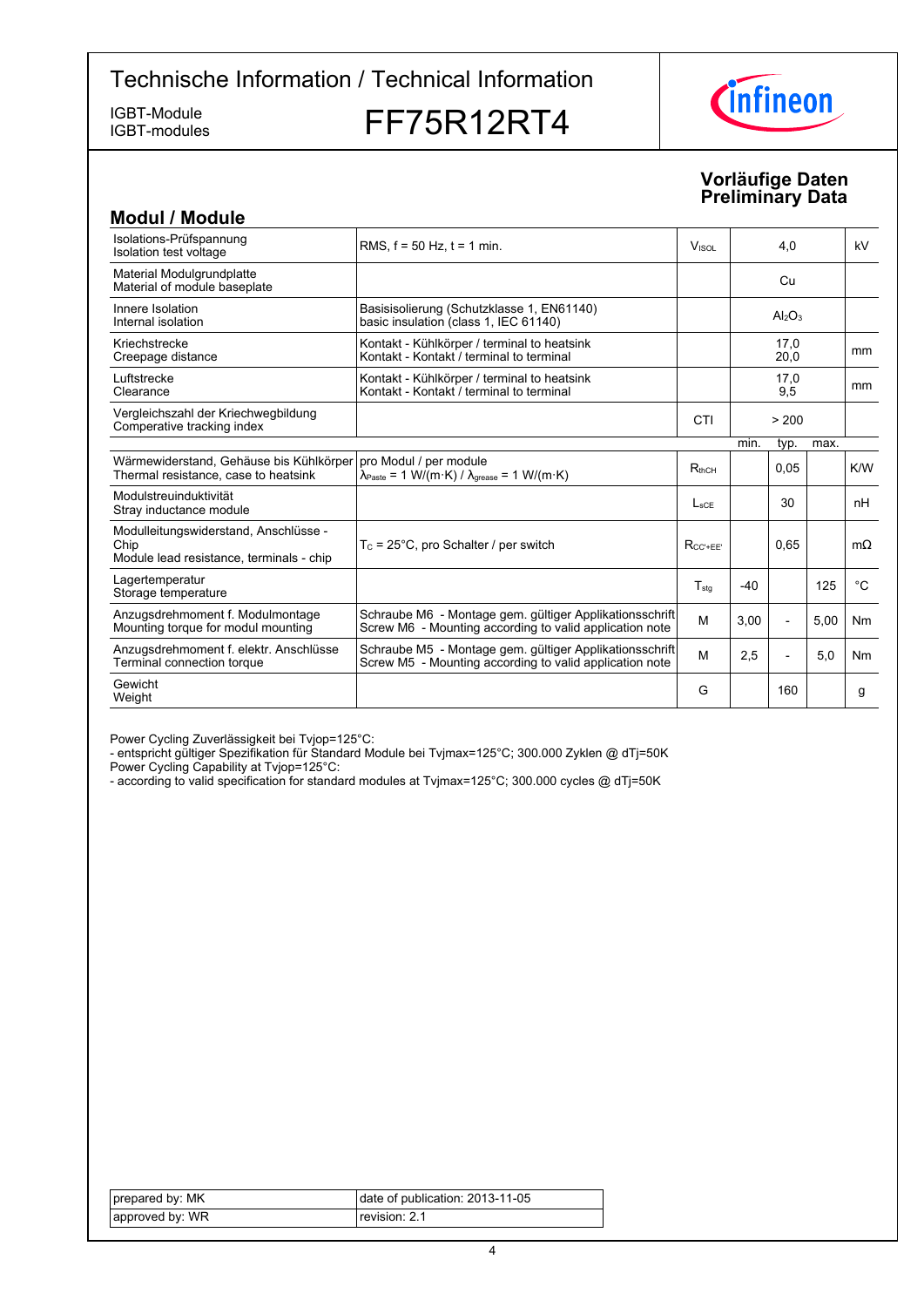IGBT-modules

# IGBT-Module<br>IGBT-modules **FF75R12RT4**



### **Vorläufige-Daten Preliminary-Data**





#### **Übertragungscharakteristik-IGBT,Wechselrichter-(typisch) transfer-characteristic-IGBT,Inverter-(typical)**  $I_{C}$  = f (V<sub>GE</sub>)

 $\rm V_{CE}$  = 20 V



#### **Ausgangskennlinienfeld-IGBT,Wechselrichter-(typisch) output-characteristic-IGBT,Inverter-(typical)**  $I_C = f(V_{CE})$



#### **Schaltverluste-IGBT,Wechselrichter-(typisch) switching-losses-IGBT,Inverter-(typical)**  $E_{on}$  = f (l<sub>C</sub>),  $E_{off}$  = f (l<sub>C</sub>)

 $V_{GE}$  = ±15 V, R<sub>Gon</sub> = 2.2 Ω, R<sub>Goff</sub> = 2.2 Ω, V<sub>CE</sub> = 600 V

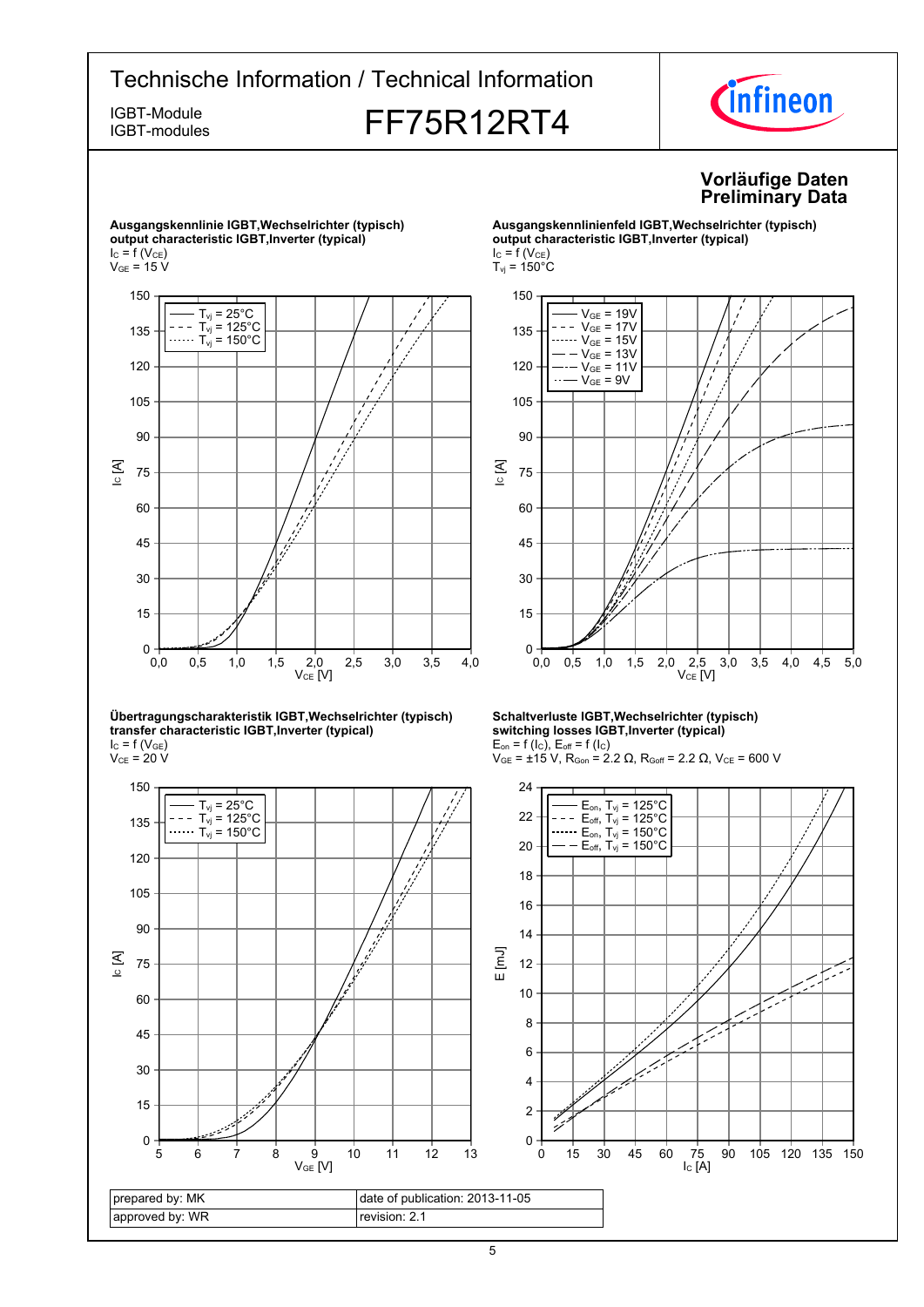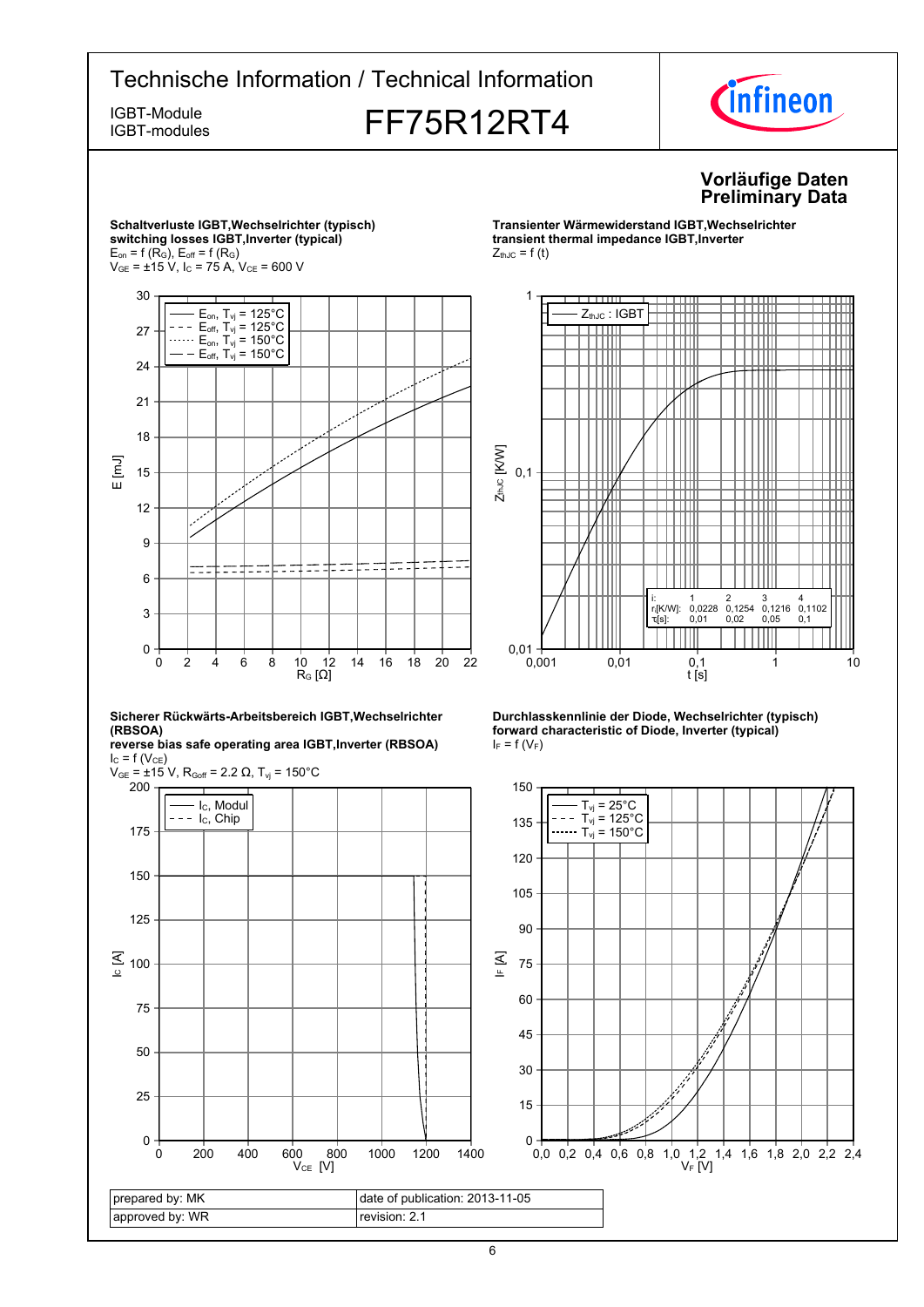IGBT-modules

# IGBT-Module<br>IGBT-modules **FF75R12RT4**



### **Vorläufige-Daten Preliminary-Data**



**Schaltverluste-Diode,-Wechselrichter-(typisch)**  $s$ witching losses Diode, Inverter (typical)  $E_{rec}$  = f (R<sub>G</sub>)  $I_F$  = 75 A,  $V_{CE}$  = 600 V



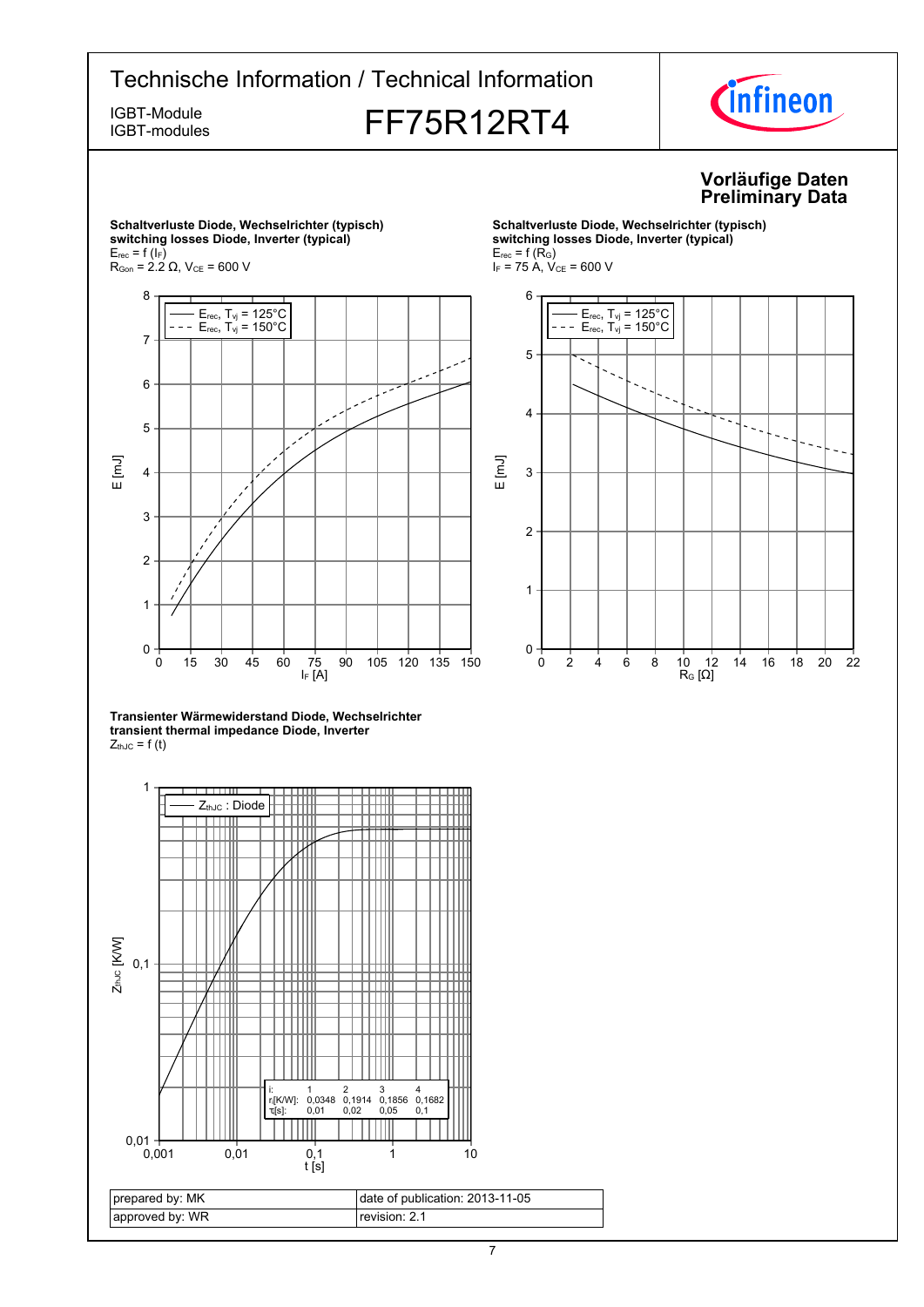IGBT-modules

# IGBT-Module<br>IGBT-modules **FF75R12RT4**



### **Vorläufige-Daten Data Schaltplan-/-circuit\_diagram\_headline Preliminary-** $\frac{6}{2}$  $\circ 2$ 03  $1<sub>o</sub>$ -05<br>-04 Gehäuseabmessungen / package outlines Einstecktiefe max. 7mm/ max. Einschraubtiefe 10mm/ plug in depth max. 7mm max. immersion depth 10mm  $2.8 \times 0.5$  $23 \pm 0.3$  $23 \pm 0.3$  $\overline{L}$  $29.5 + 0.5$  $30.2 + 0.3$  $2^{+0}$ .  $\infty$  $28$ 22  $\sim$  $91.5 \times 31.5$ .aserbild/label) 17 M5  $26 \pm 0.4$  $6.6 \pm 0.$  $\widetilde{\gamma}$  $\widetilde{\mathbb{C}}$  $\sim$  $\lambda$  $\overline{6}$  $17$  $\overline{6}$  $80 \pm 0.4$  $94$ Pruefmass/Control dimension prepared by: MK date of publication: 2013-11-05 approved by: WR revision: 2.1